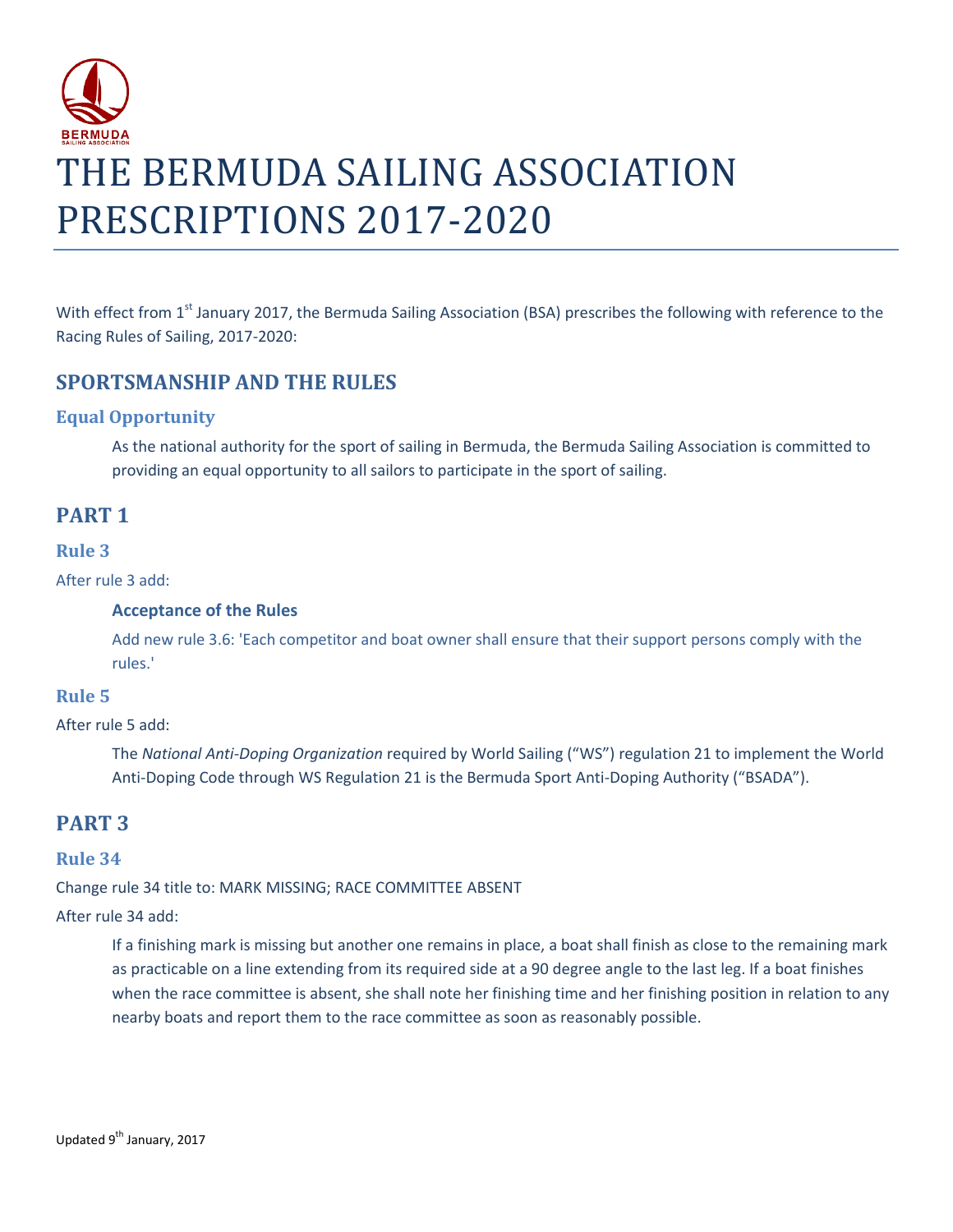

## **PART 4**

### **Rule 40**

#### Change rule 40 title to: **PERSONAL FLOTATION DEVICES; SAFETY EQUIPMENT** and add:

When a *rule* requires a personal flotation device to be worn, the device shall comply with the specifications for the personal flotation devices that the boat is required to carry. If more than one specification applies, the personal flotation device worn shall comply with the highest of them

And after rule 40 add:

Every boat shall carry safety equipment conforming to government regulations that apply in the racing area.

#### **Rule 48**

#### Add 48.3:

The use of additional special purpose lights such as masthead, spreader and jib luff lights shall not constitute a breach of this rule.

#### **Rule 50.4**

#### **HEADSAILS**

For the purposes of rules 50 and 54 and Appendix G, the difference between a headsail and a spinnaker is that, for a headsail, the distance measured between its **half leech point** and its **half luff point**, is less than 75% of its **foot length**. A sail tacked down behind the **foremost mast** is not a headsail.

Terms in **bold** are as defined in the Equipment Rules of Sailing.

#### **Rule 56**

#### Add rule 56: **FLAGS**

Unless required by the Sailing Instructions, a boat shall not display flags except for signaling. A boat shall not be penalized for breaking this rule without prior warning and opportunity to make a correction

## **PART 5**

#### **Rule 61.4**

#### Add rule 61.4: **FEES FOR PROTESTS AND REQUESTS FOR REDRESS**

No fees shall be charged for protests or requests for redress.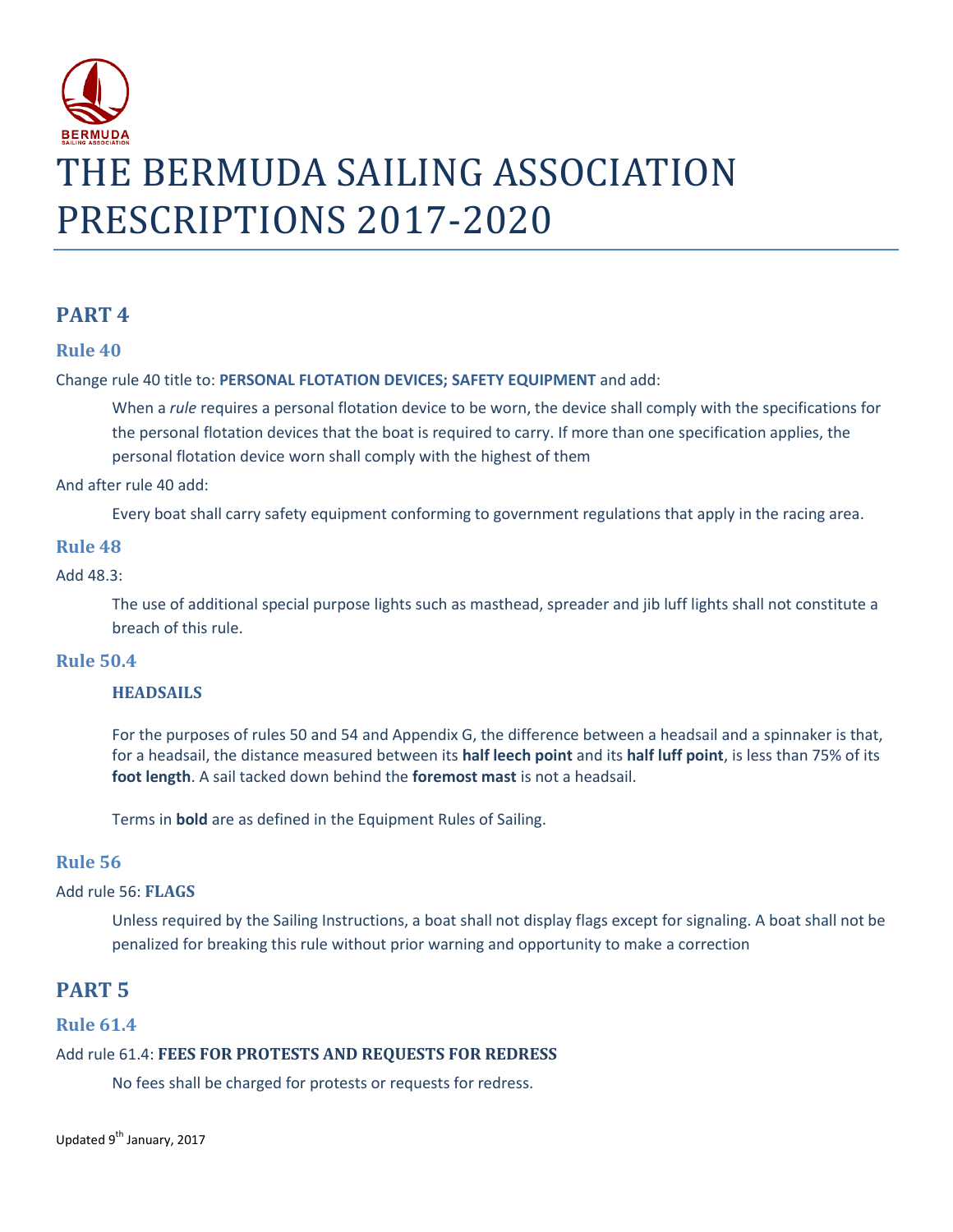

## **Rule 64.3 (b)**

After rule 64.3(b) add:

The authority responsible for interpreting the rules of a handicap or rating system is the organization that issued the handicap or the rating certificate involved.

#### **Rule 67**

#### After rule 67 add: **DAMAGES**

- 1. Any issue of liability or claim for damages arising from an incident while a boat is bound by The Racing Rules of Sailing shall be subject to the jurisdiction of the courts and not considered by a protest committee.
- 2. A boat that takes a penalty or retires does not thereby admit liability for damages or that she has broken a rule.

#### **Rule 70.5 Right of Appeal**

- 1. BSA approval is not required to deny the right of appeal under rule 70.5(a).
- 2. The BSA will not consider approving the denial of the right of appeal under rule 70.5(b) unless

(a) the event is open only to boats entered by an organization affiliated to the BSA or a member of such an organization;

(b) the BSA decides there is good reason to approve; the cost of an international jury which would otherwise be appropriate for the event is not a good reason;

(c) the protest committee is approved by the BSA; and

(d) application to the BSA is made no later than one month before the notice of race is to be issued. In exceptional circumstances, the BSA may consider a later application.

A copy of the BSA letter of approval shall be displayed on the official notice board.

However, the denial of appeal shall not apply to a party to a hearing under rule 69.2, Misconduct, but the decision of the protest committee shall determine the results of the event.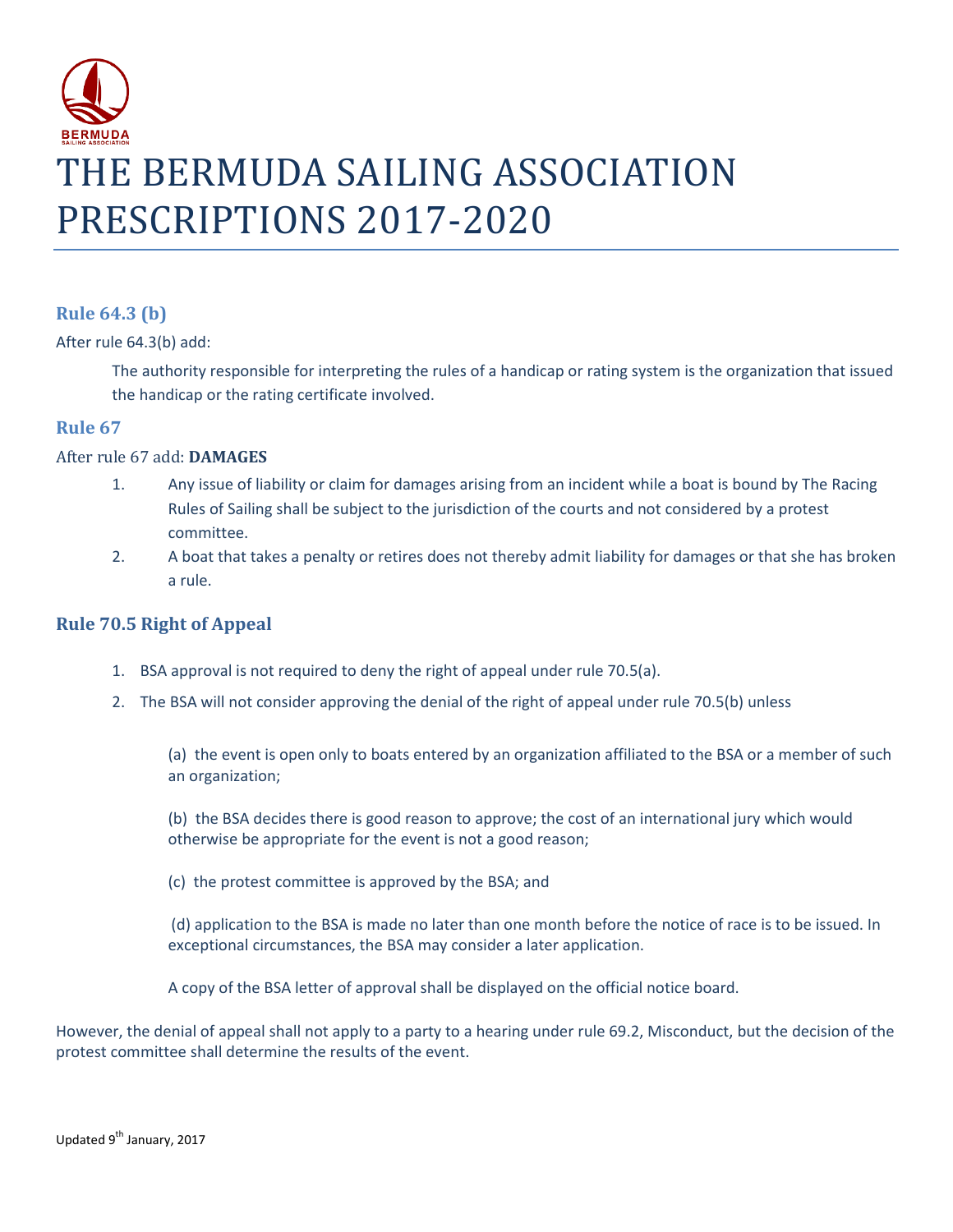

## **PART 6**

#### **Rule 76.1**

#### After rule 76.1 add

An organizing authority or race committee shall not reject or cancel the entry of a boat or exclude a competitor eligible under the notice of race and sailing instructions for an arbitrary or capricious reason or for reason of race, color, religion, national origin, gender, sexual orientation, or age.

### **Rule 78**

### Add rule 78.3: COMPLIANCE WITH CLASS RULES; CERTIFICATES

The race committee may inspect or measure any **boat** or **personal equipment**, at any time.

Terms in **bold** are as defined in the Equipment Rules of Sailing

## **PART 7**

### **Rule 86.3 CHANGES TO THE RACING RULES**

#### After rule 86.3 add:

An organizing authority wishing to develop and test a rule change may do so for local events involving local competitors only. For all other events prior approval from the BSA shall be obtained. The organizing authority shall ensure that the proposed rules are included in the notice of race and sailing instructions and shall promptly report the results of the test to the BSA.

### **Rule 88.2**

#### After rule 88.2 add

Notices of race and sailing instructions shall not change a prescription of the BSA. However, when an international jury has been appointed for an event, only the prescriptions to rules 3, 5, 67, 86.3 and 88.2 shall apply.

## **APPENDIX Q – SOUND-SIGNAL STARTING SYSTEM**

BSA prescribes that, when the sailing instructions so indicate, the Sound-Signal Starting System described below shall be used. This system is recommended primarily for small-boat racing and makes it unnecessary for competitors to use stopwatches. Supplemental visual course and recall signals are also recommended when practicable.

Q1 Course and postponement signals may be made orally.

Updated 9<sup>th</sup> January, 2017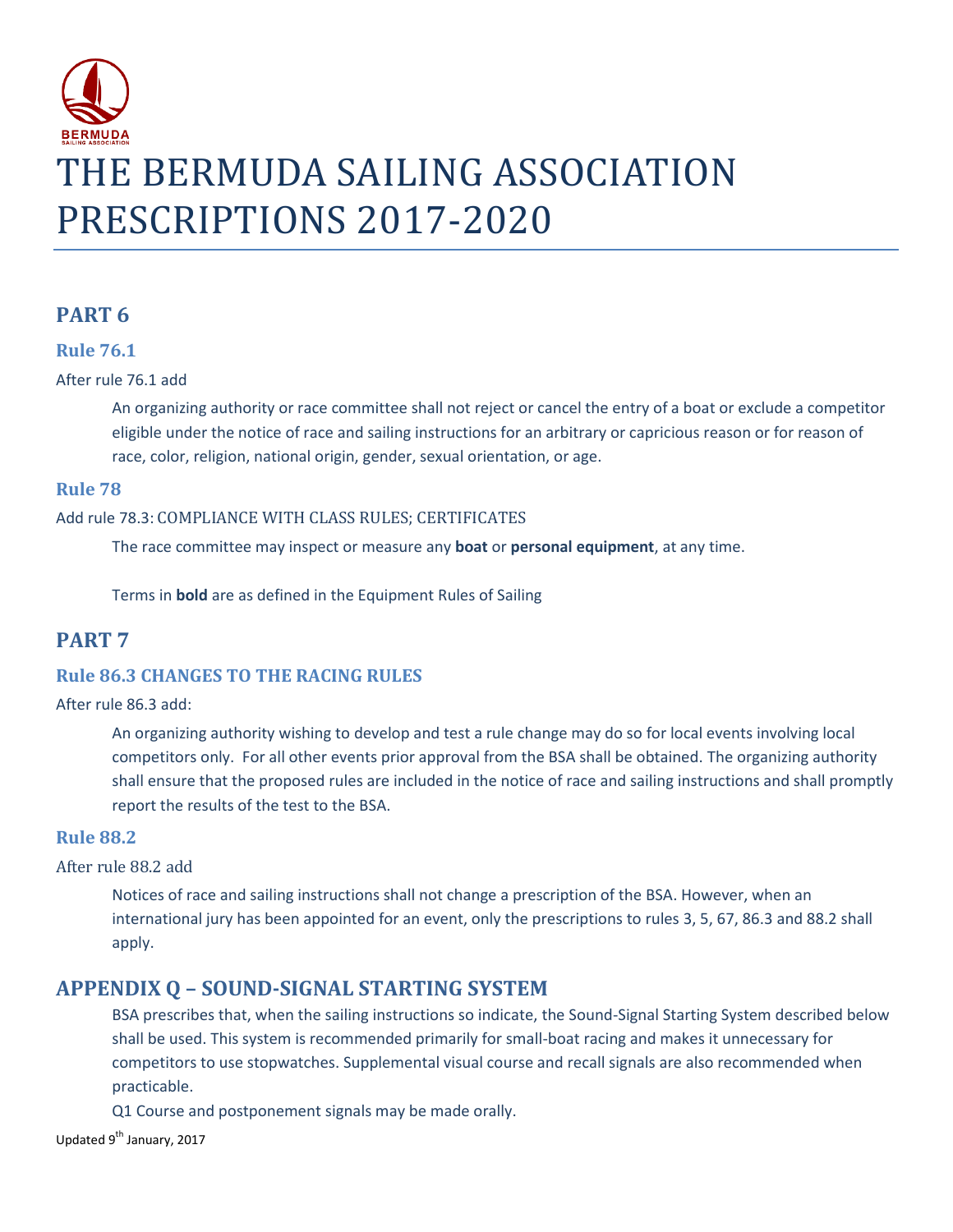

#### Q2 Audible signals shall govern, even when supplemental visual signals are also used.

Q3 The starting sequence shall consist of the following sound signals made at the indicated times: Races shall be started by using the following signals. Times shall be taken from the sound signals.

| <b>Signal</b> |     | Sound Time before<br>(# long; - short) Starting signal |
|---------------|-----|--------------------------------------------------------|
| Warning       | ### | 3 minutes                                              |
| Preparatory   | ##  | 2 minutes                                              |
| One minute    | #   | 1 minute                                               |
|               |     | 30 seconds                                             |
|               |     | 20 seconds                                             |
|               |     | 10 seconds                                             |
|               |     | 5 seconds                                              |
|               |     | 4 seconds                                              |
|               |     | 3 seconds                                              |
|               |     | 2 seconds                                              |
|               |     | 1 seconds                                              |
| Start         | #   | O                                                      |
|               |     |                                                        |

Q4 Signals shall be timed from their commencement.

Q5 A series of short signals may be made before the sequence begins in order to attract attention.

Q6 Individual recalls shall be signaled by the hail of the sail number (or some other clearly distinguishing feature) of each recalled boat. Flag X need not be displayed.

Q7 Failure of a competitor to hear an adequate course, postponement, starting sequence or recall signal shall not be grounds for redress.

## **WORLD SAILING REGULATION 20 ADVERTISING CODE**

### **Regulation 20.2.3 Right to Display Advertising on a Boat**

Add:

When the right to display advertising on a boat is subject to prior authorization by the national authority in accordance with regulation 20.2.3.3, the approval of the BSA is automatically granted provided that such advertising is permitted by the relevant rules of the class, rating system or handicapping system.